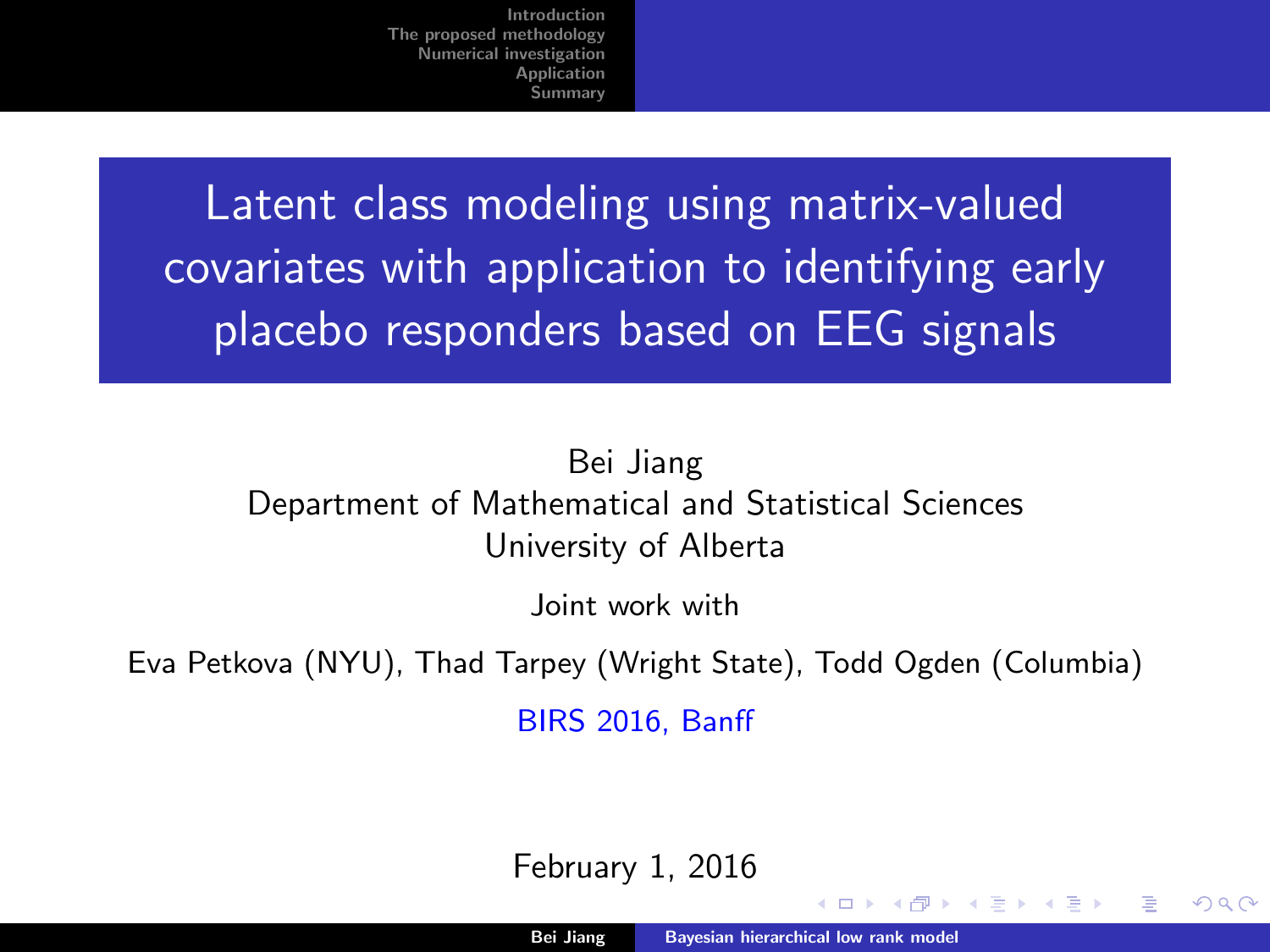# <span id="page-1-0"></span>Motivating study: placebo response

 $\triangleright$  Placebo response, i.e., a positive medical response due to placebo effect, as if there were an active medication, to antidepressant treatment is highly prevalent.

 $\triangleright$  For example, 96 placebo or drug treated depression patients



change in HAM−D (Baseline − Week 1)

- ► Hamilton Depression (HAM-D) scale is a clinical measure to rate severity of depression
- $\blacktriangleright$  Higher HAM-D scores indicate more severe depression
- $\blacktriangleright$  An antidepressant takes more than 2 weeks to show real drug effect
- $\triangleright$  Subjects may cluster into two clinically relevant subgroups: early responder vs. non-responder.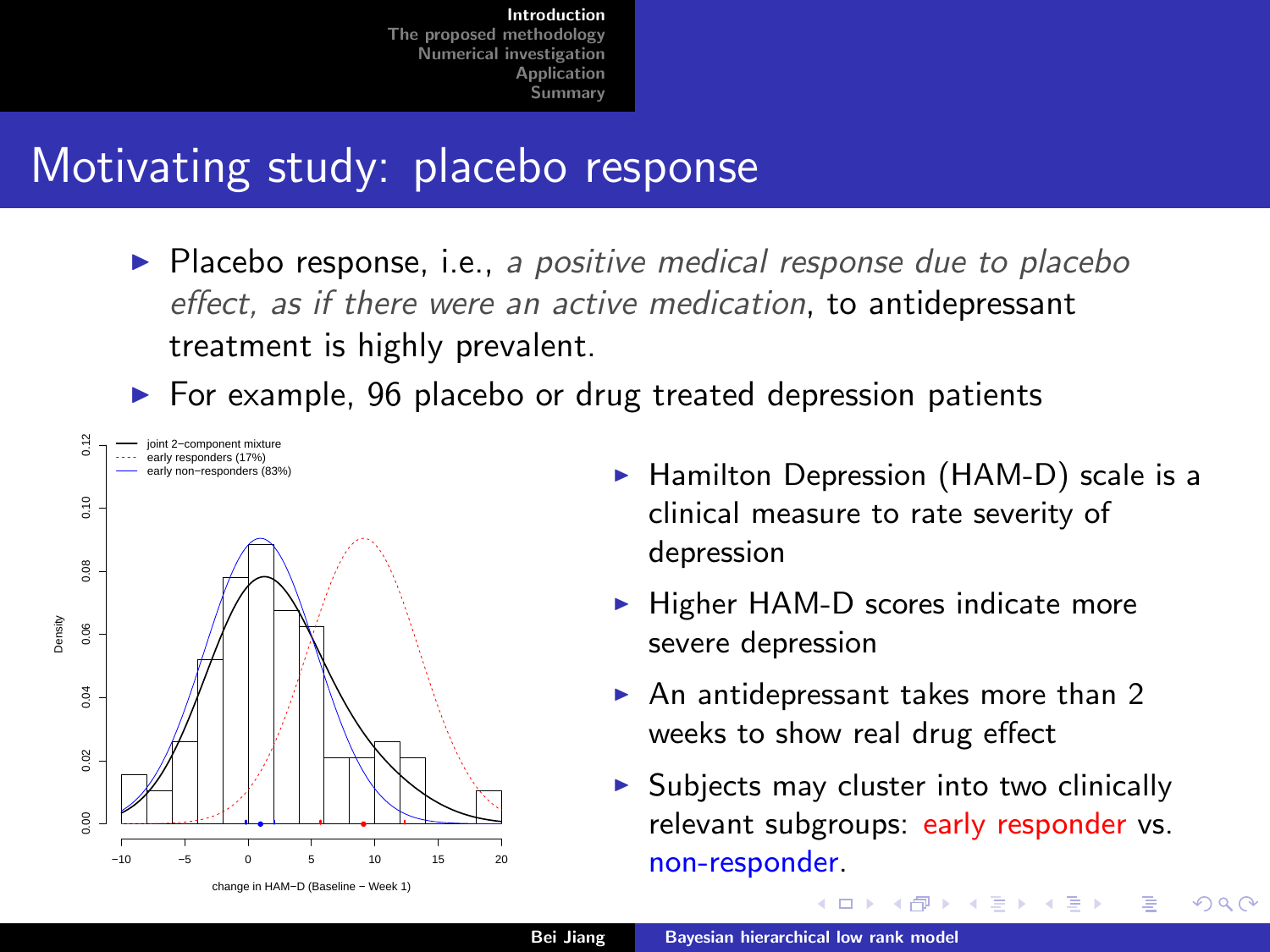# <span id="page-2-0"></span>Motivating study: scientific goals

- Interest has focused on studying patient's characteristics that could contribute to placebo response
- $\blacktriangleright$  However, typically measured clinical phenotypes, e.g. symptom severity and treatment history, have shown low predictive power.
- $\triangleright$  Now explore predictive ability of neuroimaging phenotypes, e.g, the electrical brain activity under certain tasks measured through Electroencephalography (EEG)



https://en.wikipedia.org/wiki/Electroencephalography http://www.lsa.umich.edu/psych/danielweissm[anl](#page-1-0)[ab](#page-3-0)[/w](#page-1-0)[ha](#page-2-0)[t](#page-3-0)[is](#page-0-0)[e](#page-1-0)[e](#page-4-0)[g.](#page-5-0)[h](#page-0-0)[t](#page-1-0)[m](#page-4-0)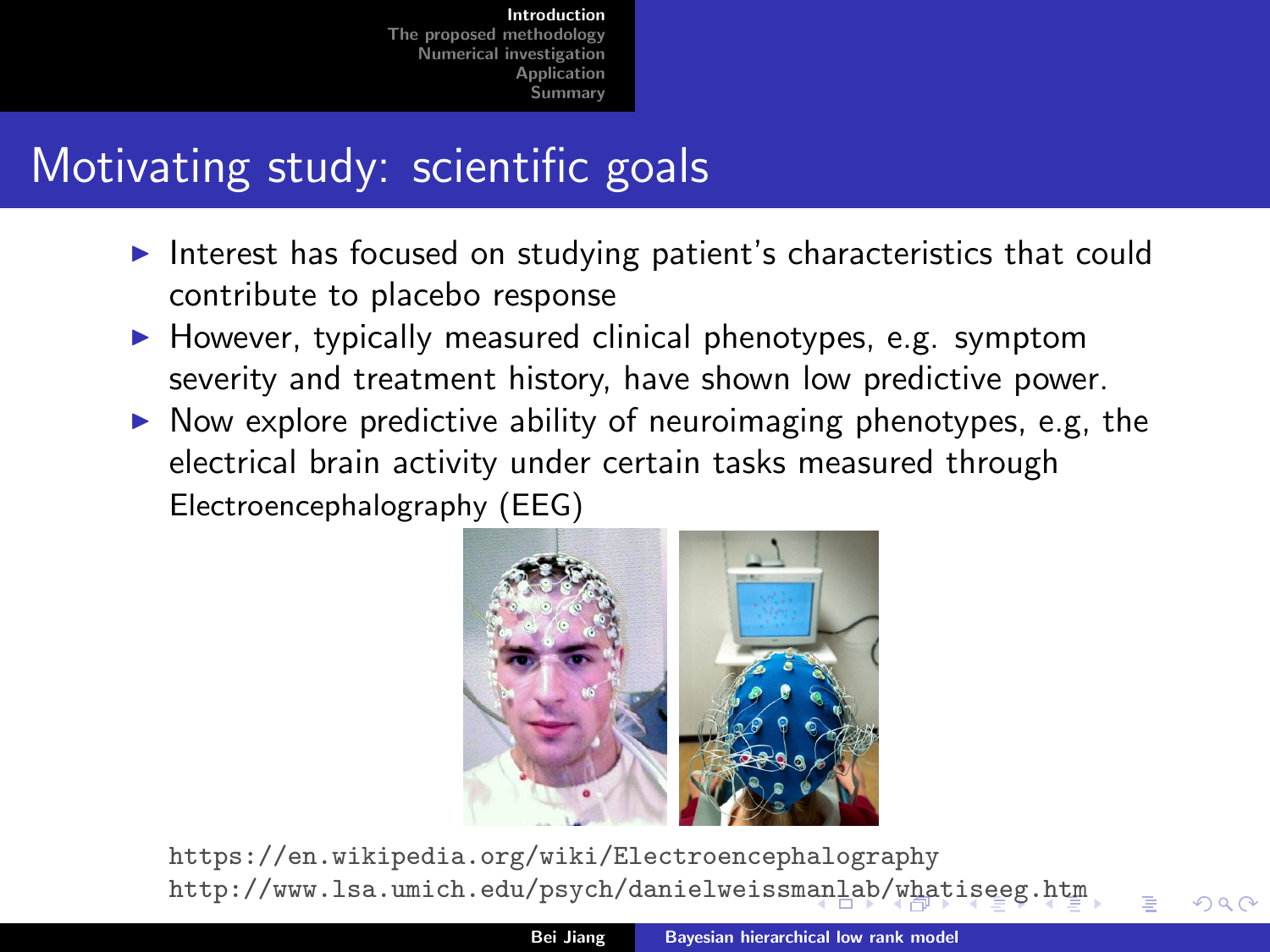# <span id="page-3-0"></span>Motivating study: statistical goals

- $\triangleright$  For clinical outcome HAM-D scores, formulate a latent class model
	- $\blacktriangleright$  take into account uncertainty of latent class membership
- $\triangleright$  EEG covariate to predict latent class membership
	- ▶ 14  $\times$  45 matrix (order-2 tensor)
	- $\triangleright$  captures brain activity measured at 14 electrodes, crossed with 45 frequencies within the theta (4 - 7 hz) and alpha (7 - 15 hz) bands.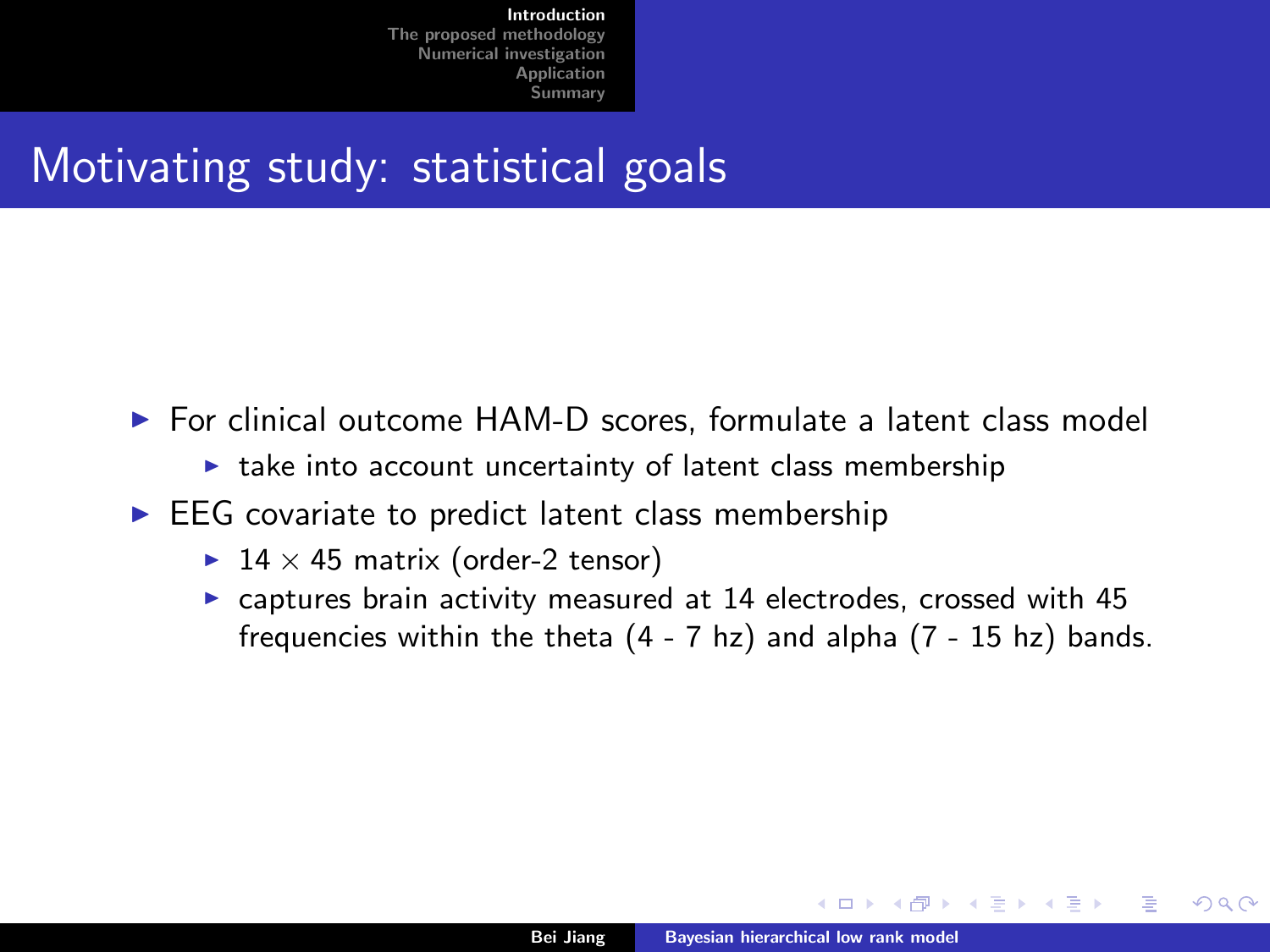# <span id="page-4-0"></span>Motivating study: statistical goals

- $\triangleright$  Our approach: extend latent class models to incorporate matrix-valued EEG covariate
	- $\triangleright$  utilizes low rank CANDECOMP/PARAFAC (CP) decomposition (Kolda and Bader 2009) to represent the target coefficient matrix
		- $\blacktriangleright$  reduce model dimensionality
		- $\blacktriangleright$  explicitly capture bilinear structure
	- $\triangleright$  CP decomposition was previously considered by Hung and Wang (2013); Zhou et al. (2014) (penalized maximum likelihood approach)
	- $\triangleright$  In contrast, we adopt a hierarchical approach in formulating the CP decomposition and a Bayesian method for estimation (next)
		- $\triangleright$  provides a flexible way to incorporate prior knowledge on the patterns of covariate effect heterogeneity
		- $\blacktriangleright$  provides a data-driven method of regularization
		- $\blacktriangleright$  associated measures of uncertainty can be quantified through credible intervals

in the se

 $\Omega$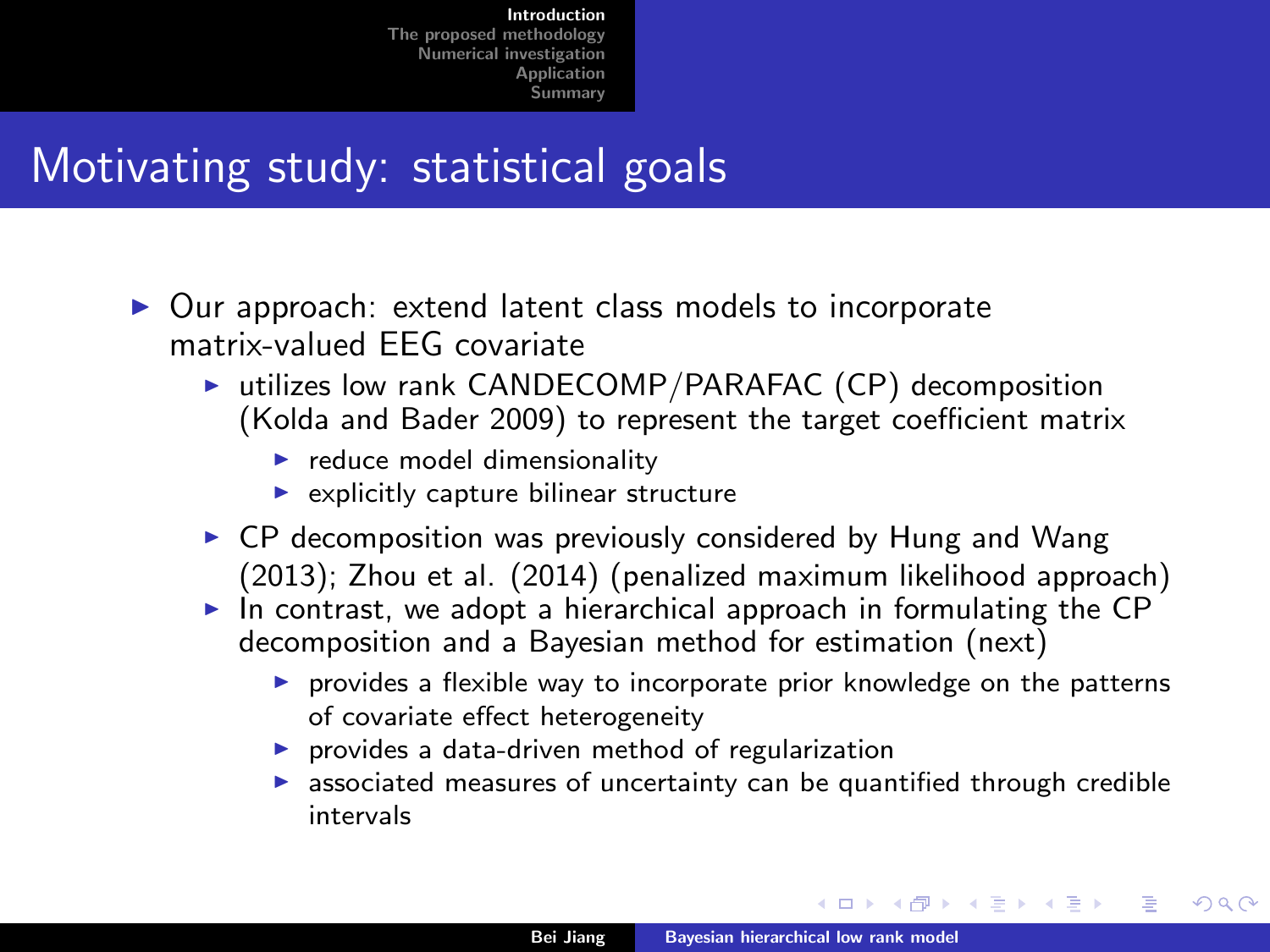## <span id="page-5-0"></span>The proposed methodology

 $\blacktriangleright$  The manifest model for clinical outcome  $v_i$ 

$$
y_i = \eta_0 + \eta_1 \gamma_i + \epsilon_i, \ \epsilon_i \stackrel{iid}{\sim} N(0, \sigma^2)
$$

- $\rightarrow \gamma_i = 1$  indicates a placebo responder;  $\gamma_i = 0$  a non-responder;
- **Constrain**  $\eta_0 + \eta_1 > 0$ : placebo responders are expected to experience improved mood and hence positive clinical outcome values.

 $\Omega$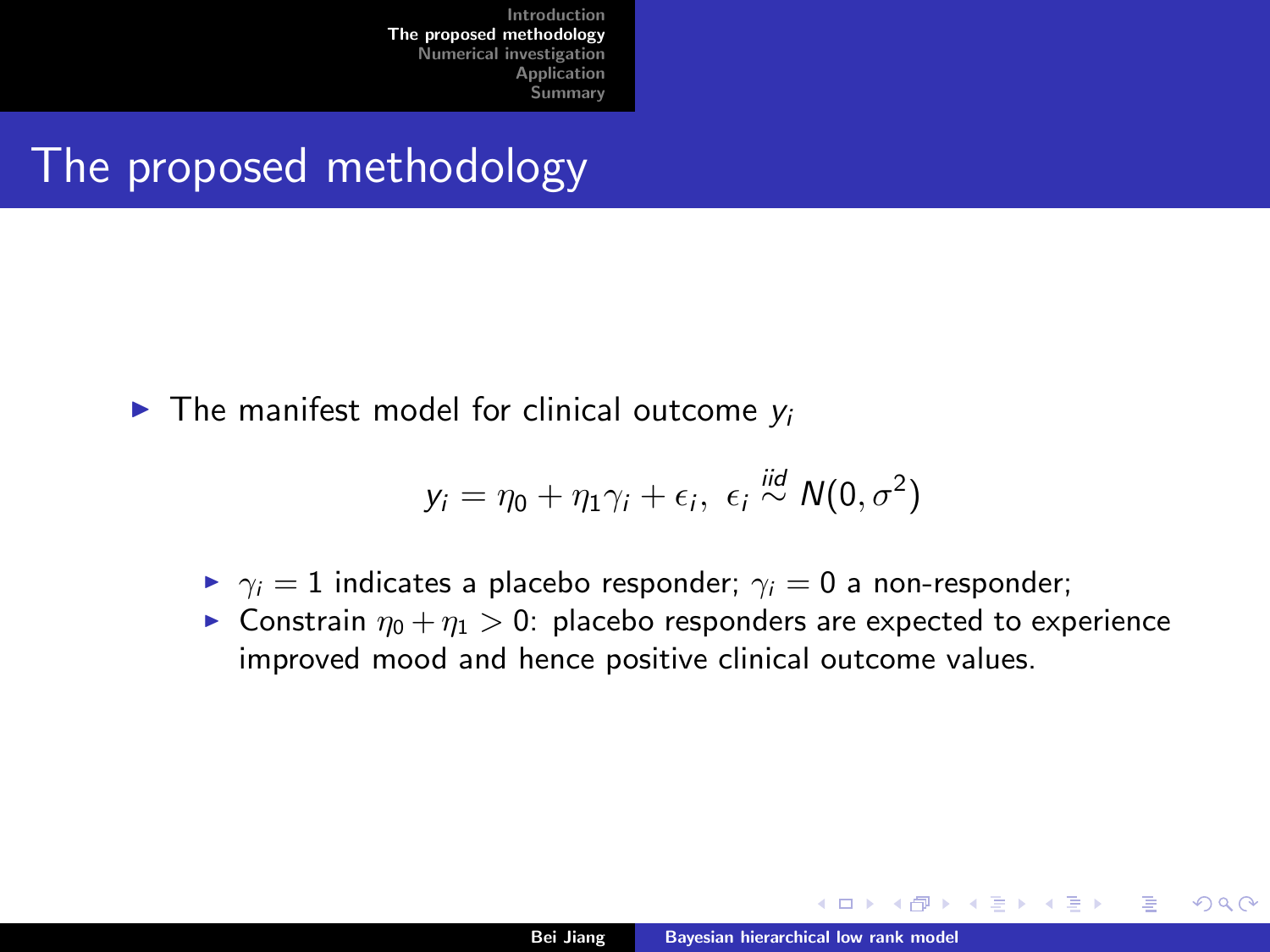### <span id="page-6-0"></span>The proposed methodology

 $\blacktriangleright$  The low rank probit model:

$$
\Phi^{-1}[p\{\gamma_i = 1\}] = \theta^T \mathbf{z}_i + \langle \mathbf{\Theta}, \mathbf{x}_i \rangle,
$$
  
\n
$$
= \theta^T \mathbf{z}_i + \langle \sum_{r=1}^R \alpha_r \beta_r^T, \mathbf{x}_i \rangle,
$$
  
\n
$$
= \theta^T \mathbf{z}_i + \langle \mathbf{A} \mathbf{B}^T, \mathbf{x}_i \rangle,
$$

- $\blacktriangleright$   $x_i$  is  $p \times q$  matrix covariate
- $\blacktriangleright$  z<sub>i</sub> is a vector of scalar covariates
- $\blacktriangleright$   $\Theta \in \mathbb{R}^{p \times q}$  denotes the target coefficient matrix
- $\blacktriangleright \langle \Theta, x_i \rangle = \langle vec(\Theta), vec(x_i) \rangle$
- ► CP decomposition: express  $\bm{\Theta} = \sum_{r=1}^R \bm{\alpha}_r \bm{\beta}_r^{\mathsf{T}}$ , where  $\bm{\alpha}_r \in \mathbb{R}^p$  and  $\beta_r \in \mathbb{R}^q$ ,  $r = 1, \cdots, R < \min(p, q)$
- $\blacktriangleright$  let  $\boldsymbol{A} = [\alpha_1, \cdots, \alpha_R] \in \mathbb{R}^{\rho \times R}$  and  $\boldsymbol{B} = [\beta_1, \cdots, \beta_R] \in \mathbb{R}^{q \times R}$ , we can re-write  $Θ = AB^T$
- Now reduced to estim[a](#page-4-0)ting **A** and **B**: a to[tal](#page-5-0) [of](#page-7-0)  $R(p+q)$  $R(p+q)$  $R(p+q)$  $R(p+q)$  $R(p+q)$  $R(p+q)$  [p](#page-12-0)a[ra](#page-5-0)[m](#page-12-0)[ete](#page-0-0)[rs](#page-22-0)

つへへ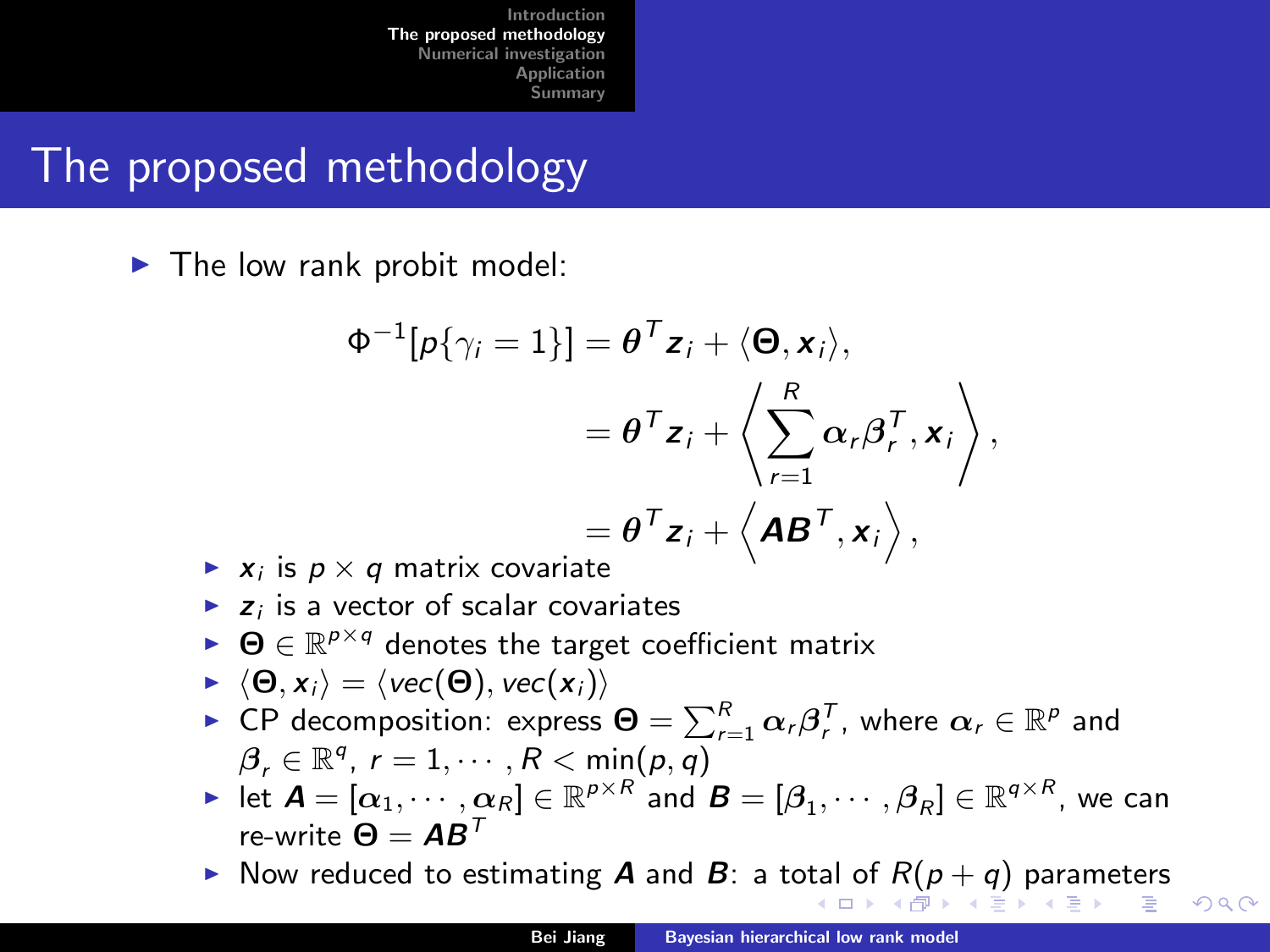# <span id="page-7-0"></span>The proposed methodology

Alternatively: re-express  $\bm{A}$  and  $\bm{B}$  w.r.t. their row vectors

- $\blacktriangleright$   $\bm{A} = [\tilde{\alpha}_1, \cdots, \tilde{\alpha}_p]^\mathsf{T}$ ,  $\bm{B} = [\tilde{\beta}_1, \cdots, \tilde{\beta}_q]^\mathsf{T}$
- $\blacktriangleright \ \ \tilde{\bm{\alpha}}_j \in \mathbb{R}^{R}$  and  $\tilde{\bm{\beta}}_k \in \mathbb{R}^{R}$  can be interpreted as representing the effects due to the row and column components of the matrix covariate
- $\blacktriangleright \; \Theta_{j,k} = \langle \tilde{\alpha}_j, \tilde{\boldsymbol{\beta}}_k \rangle$  is equivalent to modeling the two-way interaction effects
- next we propose hierarchical priors on  $\{\tilde{\alpha}_j\}_{j=1}^p$  and  $\{\tilde{\beta}_k\}_{k=1}^q$

不良 下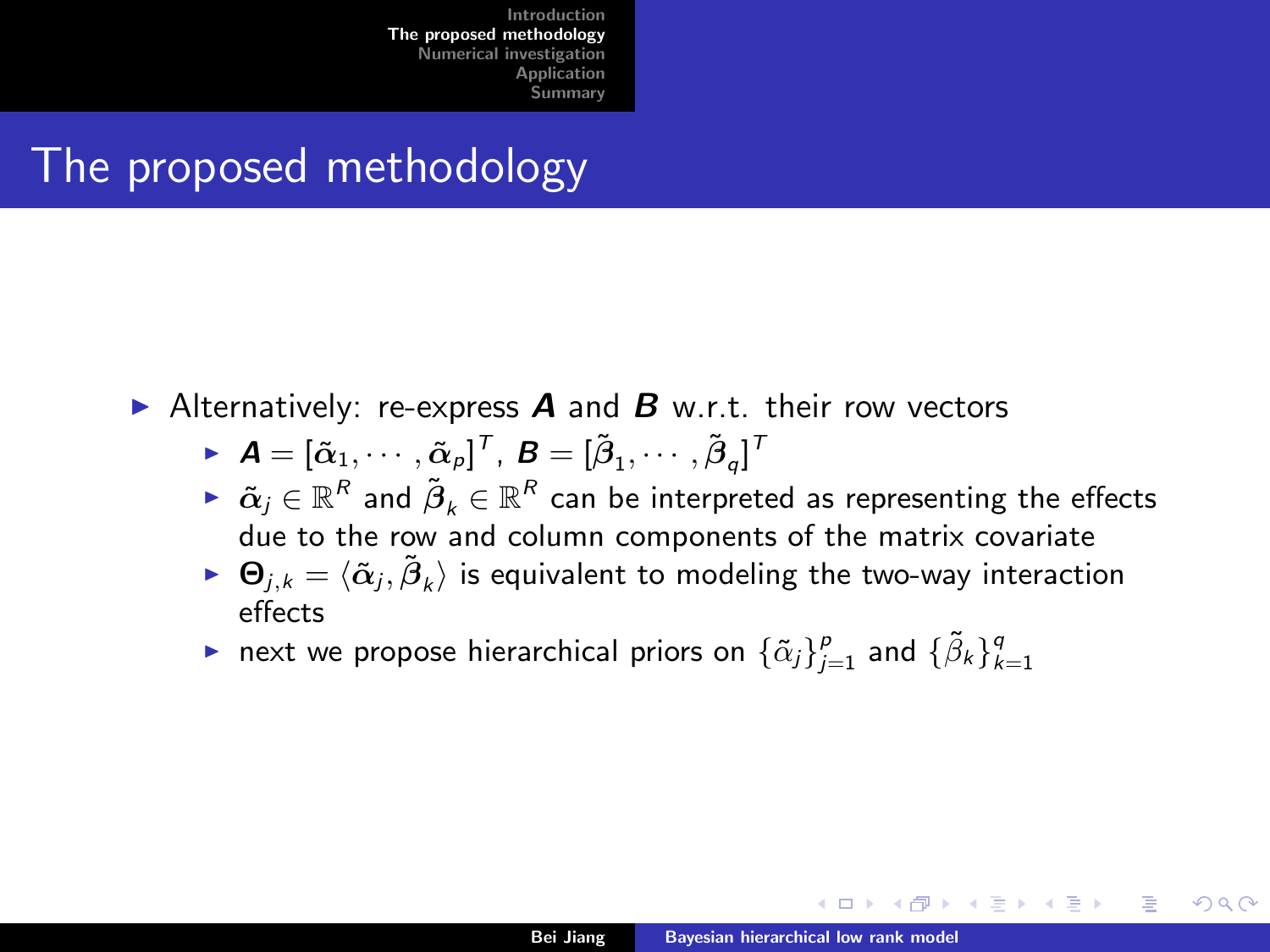# <span id="page-8-0"></span>The hierarchical formulation of CP decomposition

 $\triangleright$  For the row and column effect vectors in the CP decomposition, we consider the following hierarchical priors,

 $\tilde{\alpha}_1,\cdots,\tilde{\alpha}_\rho\stackrel{\text{\scriptsize{\textit{iid}}}}{\sim} \text{\scriptsize{\textsf{MVN}}}(\pmb{\mu}_\alpha,\pmb{\Sigma}_\alpha);$  and  $\tilde{\beta}_1,\cdots,\tilde{\beta}_q\stackrel{\text{\scriptsize{\textit{iid}}}}{\sim} \text{\scriptsize{\textsf{MVN}}}(\pmb{\mu}_\beta,\pmb{\Sigma}_\beta)$ 

$$
\blacktriangleright \ \tilde{\alpha}_j^T \text{ is the } j^{th} \text{ row of } A \text{ and } \tilde{\beta}_k^T \text{ is the } k^{th} \text{ row of } B
$$

- Extract is the figure of  $\mathbf{A}$  and  $D_k$  is the *K* 1000 of **B**<br>In allows borrowing information and also provides a data-driven method of regularization.
- $\triangleright$  To complete the specification of these hierarchical priors, we define the following hyper-priors,

$$
\boldsymbol{\mu}_{\alpha}, \boldsymbol{\mu}_{\beta} \sim \text{MVN}(\boldsymbol{0}, \boldsymbol{\Sigma}_0); \text{ and } \boldsymbol{\Sigma}_{\alpha}, \boldsymbol{\Sigma}_{\beta} \sim \text{inverse Wishart}(\boldsymbol{S}_0, s_0)
$$

- let  $\Sigma_0 = 9/4I$  to bound  $Pr(\gamma_i = 1)$  to be away from 0 and 1
- **ight** a [d](#page-7-0)iffu[s](#page-8-0)eprior for  $\Sigma_{\alpha}$  [an](#page-9-0)d  $\Sigma_{\beta}$  with  $S_0 = 10$  $S_0 = 10$ *I*, and  $s_0 = R + 1$  $s_0 = R + 1$  $s_0 = R + 1$  $s_0 = R + 1$  $s_0 = R + 1$  $s_0 = R + 1$  $s_0 = R + 1$  $s_0 = R + 1$  $s_0 = R + 1$ .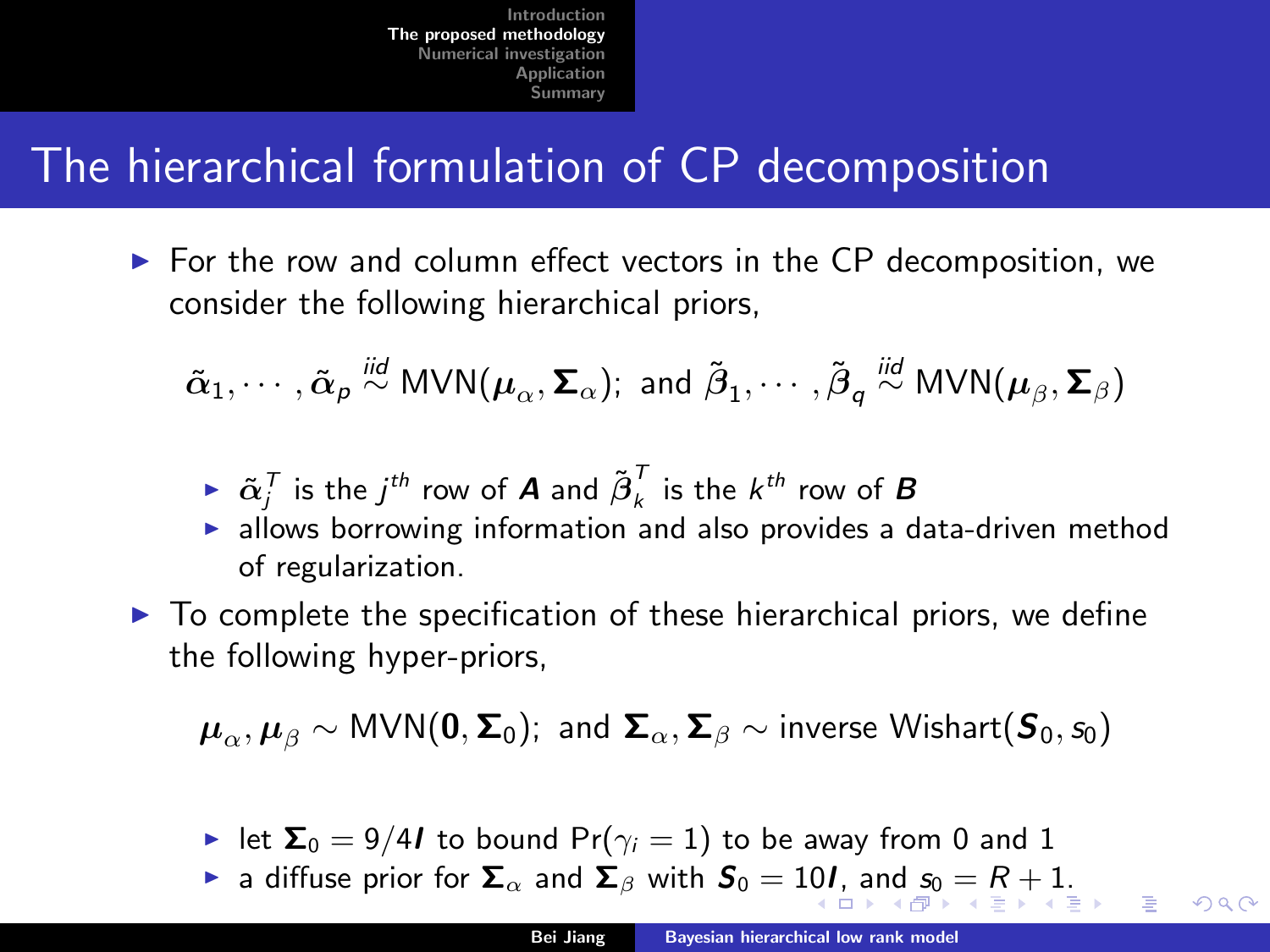# <span id="page-9-0"></span>The hierarchical formulation of CP decomposition

- **IF The CP decomposition of**  $\Theta$  **suffers from non-identifiability of A and**  $\bm{B}$  separately, since  $\bm{A}\bm{B}^T = \bm{A}\bm{\Lambda}\bm{\Lambda}^{-1}\bm{B}^T$ , for any  $R\times R$  non-singular matrix Λ.
- ► A consequence of this complication is that  $\bm{\mu}_{\alpha},\bm{\mu}_{\beta},\bm{\Sigma}_{\alpha},\bm{\Sigma}_{\beta}$  are not individually identifiable either.
- $\blacktriangleright$  However, from a Bayesian perspective, good mixing and convergence can be achieved for all parameters in the identifiable  $\boldsymbol{\Theta} = \boldsymbol{A}\boldsymbol{B}^T.$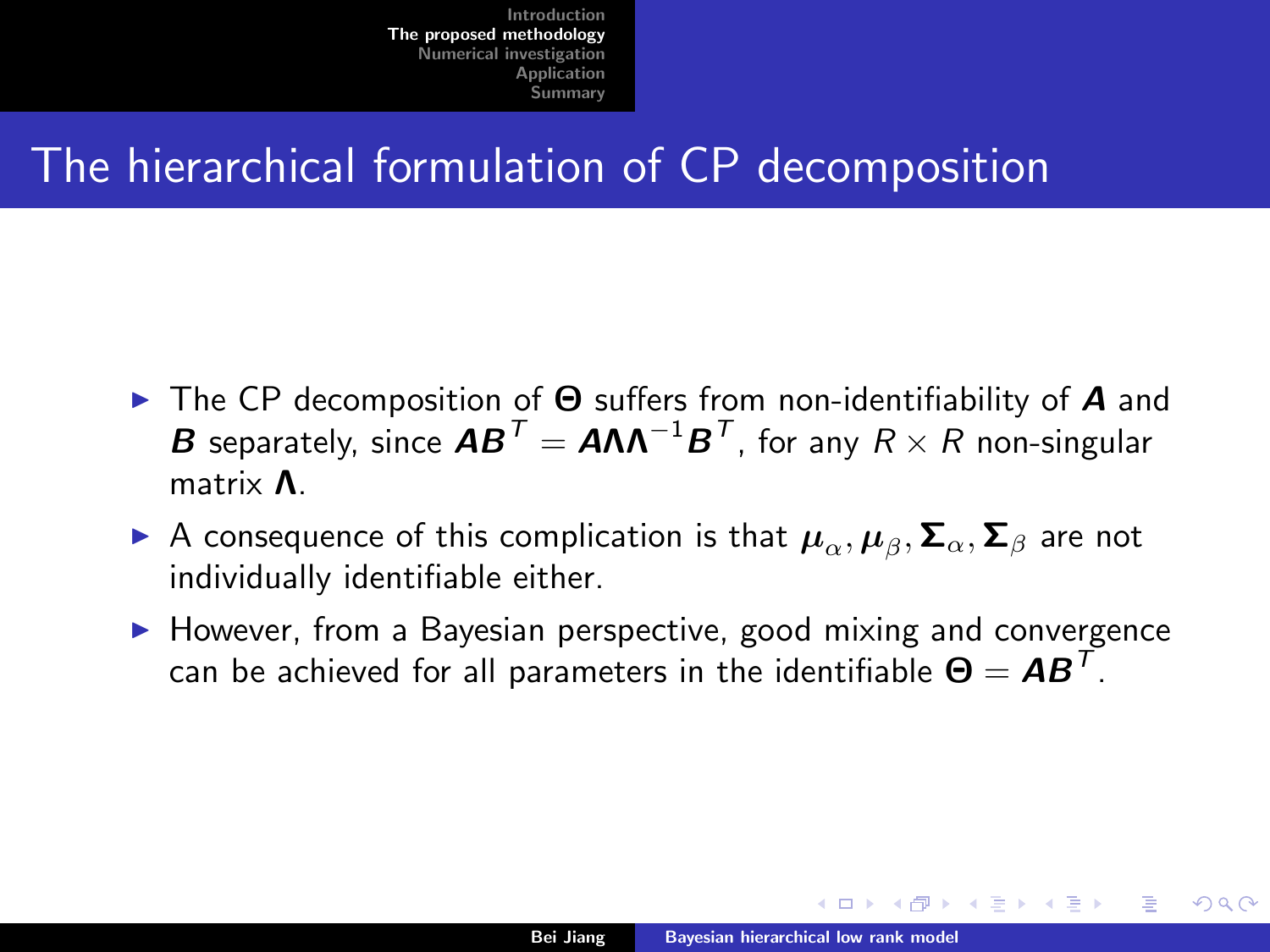### priors for other model parameters

- ► In the manifest model, we assume diffuse priors:  $\eta_0 \sim N(0, \tau_0^2)$ ,  $\eta_1 \sim \mathcal{N}(0,\tau_0^2)$ l $(-\eta_0,\infty)$  with  $\tau_0^2=100$  and  $\sigma^2 \sim$  inverse gamma $(a_0,b_0)$  with  $a_0=b_0=0.01$ .
- $\triangleright$  For covariate effect parameters in the probit model, we let  $\theta \sim N(0, V_0)$ , where  $V_0 = (9/4)I$  would bound the probability to be away from 0 and 1.

不良 下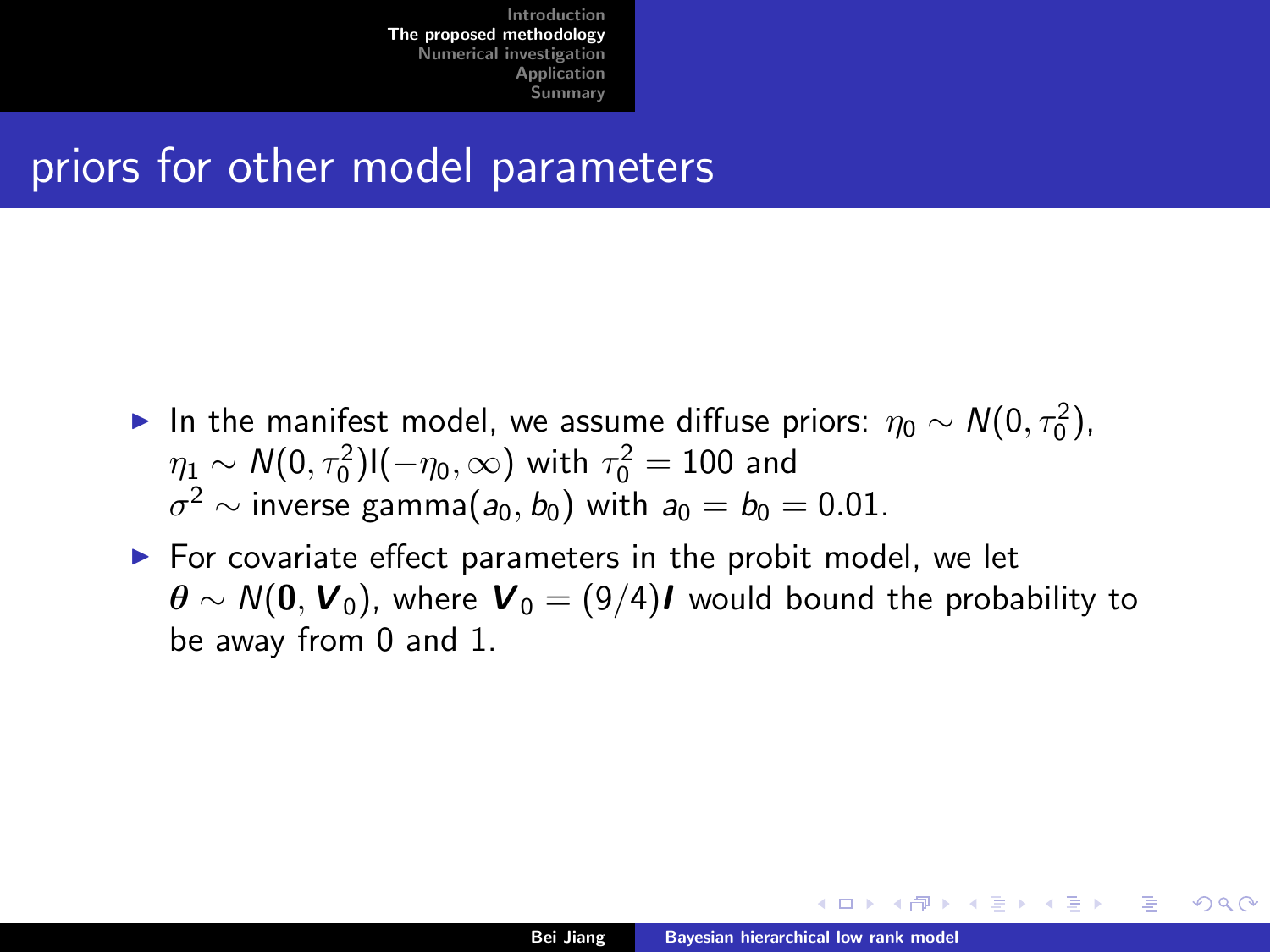### <span id="page-11-0"></span>Posterior computation

 $\blacktriangleright$  note that  $\left\langle \bm{A}\bm{B}^{\mathsf{T}}, \bm{x}_i \right\rangle$  in the probit model can be rewritten as a linear function with respect to  $\tilde\alpha_1,\cdots,\tilde\alpha_p$  or  $\tilde\beta_1,\cdots,\tilde\beta_q$  as follows,

$$
\left\langle \boldsymbol{A}\boldsymbol{B}^{\boldsymbol{\mathsf{T}}}, \boldsymbol{x}_i \right\rangle = \sum_{j=1}^p \tilde{\boldsymbol{\alpha}}_j^{\boldsymbol{\mathsf{T}}} \boldsymbol{u}_{ij} = \sum_{k=1}^q \tilde{\boldsymbol{\beta}}_k^{\boldsymbol{\mathsf{T}}} \boldsymbol{v}_{ik}
$$

- ►  $u_{ij}$  denotes the  $j^{th}$  row of  $x_i^T B \in \mathbb{R}^{p \times R}$ ,  $j = 1, \cdots, p;$
- ►  $v_{ik}$  denotes the  $k^{th}$  row of  $x_i^T A \in \mathbb{R}^{q \times R}$ ,  $k = 1, \cdots, q$ .
- ► We introduce a latent variable  $w_i$  such that  $\gamma_i = I(w_i > 0)$  and  $w_i \sim {\sf N}(\bm{\theta}^{\sf \tiny T} {\bm{z}}_i + \langle {\bm{A}} {\bm{B}}^{\sf \tiny T}, {\bm{x}}_i \rangle, 1)$  (Albert and Chib,1993).
- $\blacktriangleright \: \{\tilde{\alpha}_j\}_{j=1}^{\rho}$  and  $\{ {\tilde{\beta}}_k^{\mathcal{T}} \}_{k=1}^{q}$  can be updated iteratively in a similar fashion as in a regular regression model

∢ 重 ≯ → 重 ≯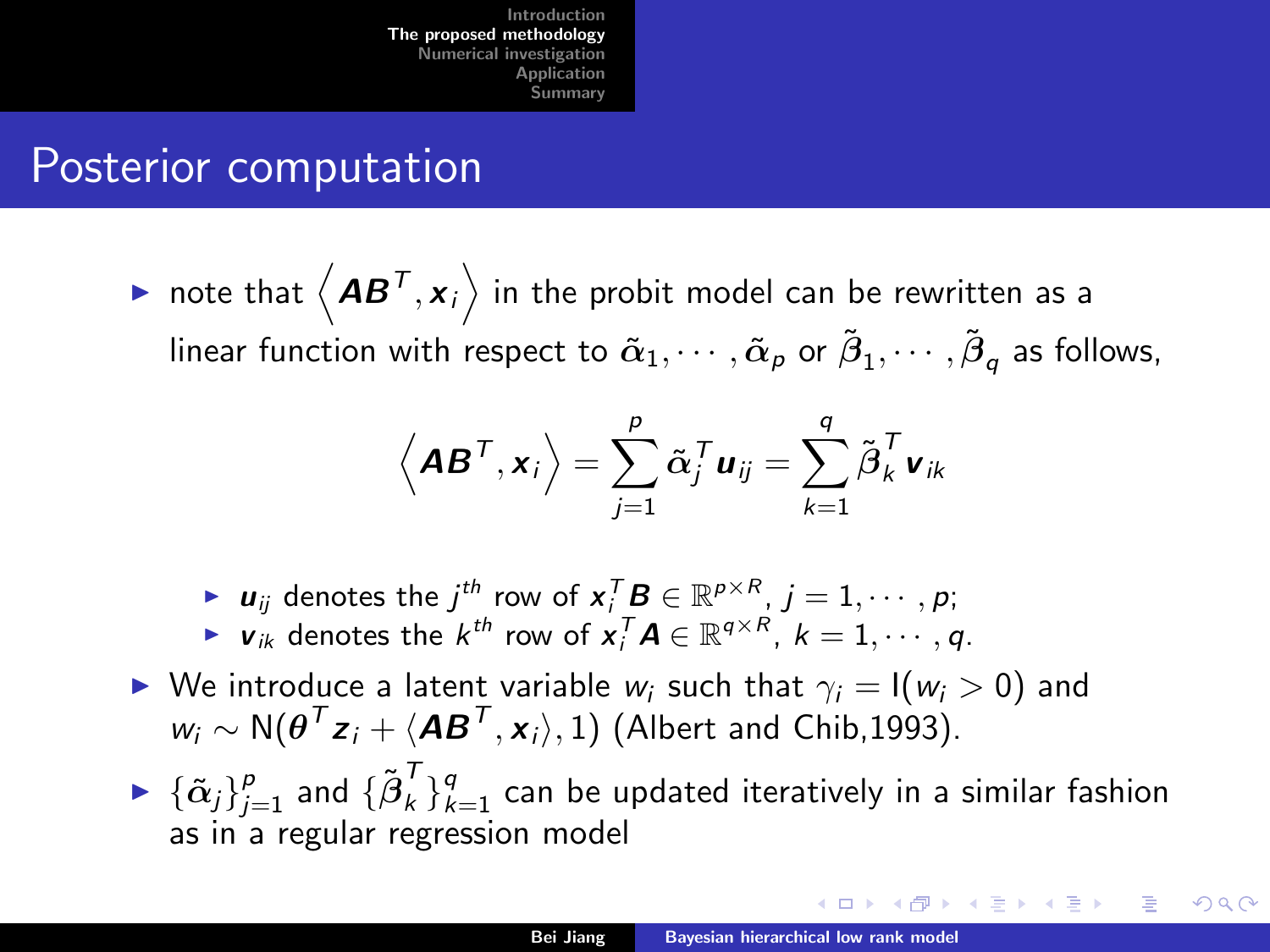### <span id="page-12-0"></span>Simulation study I: known rank



- $\blacktriangleright$  the degree of overlapping in latent classes is fixed:  $\eta_0 = 0$ ,  $\eta_1 = 1.0$ &  $\sigma^2 = 0.2^2$  (well separated).
- true values for  $R$ ,  $(p, q)$ , and n vary under different simulation scenarios.

$$
\triangleright \hspace{0.1cm} \begin{array}{l} \textsf{MSE} = \\ \frac{1}{5} \sum_{s=1}^{5} \left\{ \frac{1}{pq} || \hat{\boldsymbol{\Theta}}^{(s)} - \boldsymbol{\Theta}_{true}^{(s)} ||_F^2 \right\} \end{array}
$$

 $2Q$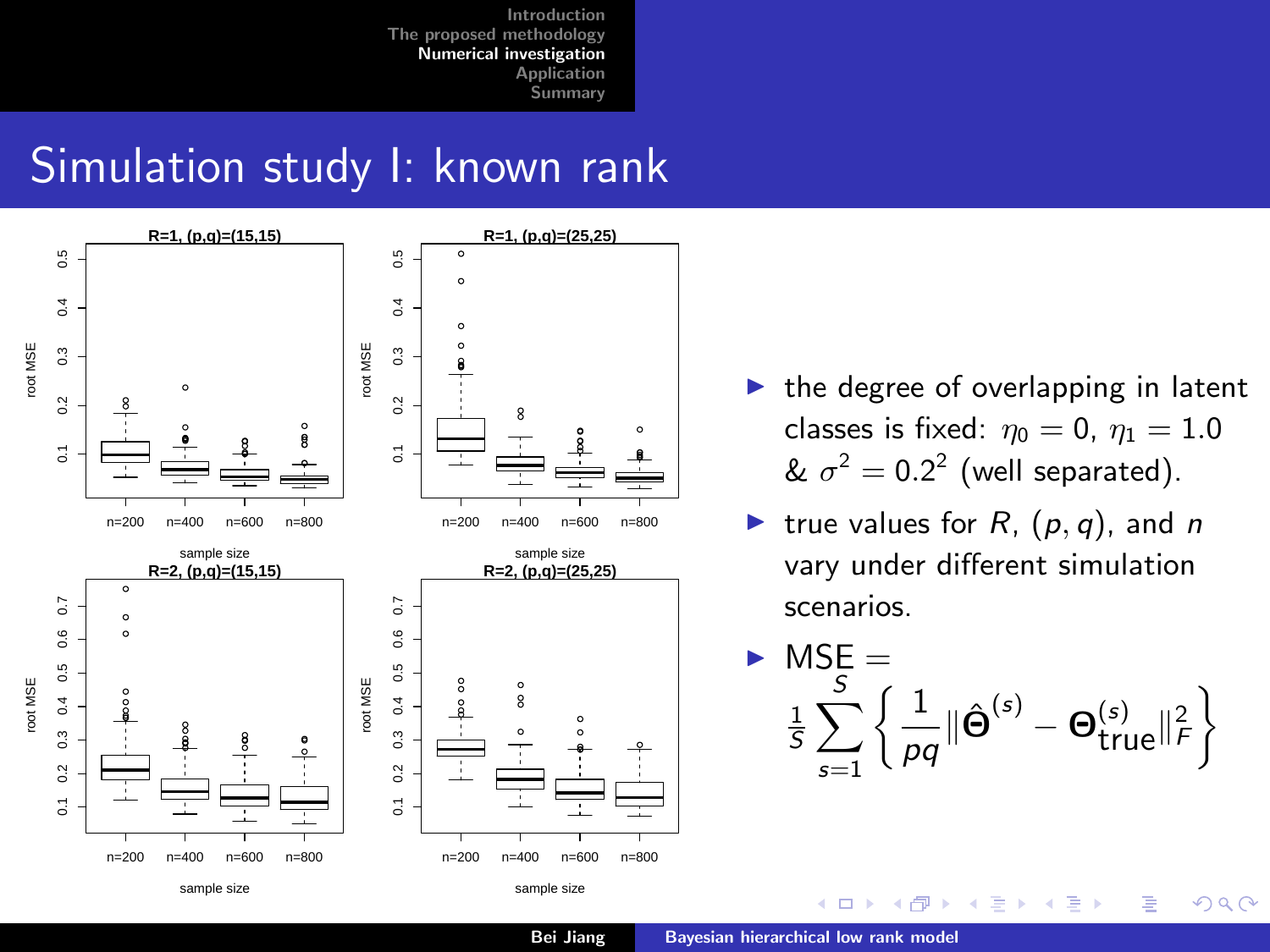#### Simulation study I: known rank

#### Table: AUC for prediction of binary latent class indicator.

|                     |                   | true rank $R=1$   |           |           | true rank $R = 2$ |           |           |           |  |  |  |  |
|---------------------|-------------------|-------------------|-----------|-----------|-------------------|-----------|-----------|-----------|--|--|--|--|
|                     | $n = 200$         | $n = 400$         | $n = 600$ | $n = 800$ | $n = 200$         | $n = 400$ | $n = 600$ | $n = 800$ |  |  |  |  |
|                     | within sample AUC |                   |           |           |                   |           |           |           |  |  |  |  |
| $(p, q) = (15, 15)$ | 1.00              | 1.00              | 1.00      | 1.00      | 1.00              | 1.00      | 1.00      | 1.00      |  |  |  |  |
| $(p, q) = (25, 25)$ | 1.00              | 1.00              | 1.00      | 1.00      | 1.00              | 1.00      | 1.00      | 1.00      |  |  |  |  |
|                     |                   | out of sample AUC |           |           |                   |           |           |           |  |  |  |  |
| $(p, q) = (15, 15)$ | 0.86              | 0.90              | 0.90      | 0.91      | 0.80              | 0.88      | 0.91      | 0.92      |  |  |  |  |
| $(p, q) = (25, 25)$ | 0.87              | 0.93              | 0.94      | 0.95      | 0.74              | 0.88      | 0.92      | 0.94      |  |  |  |  |

 $4.17 \times$ 

 $\rightarrow \equiv$ 

Э×

Þ

 $2Q$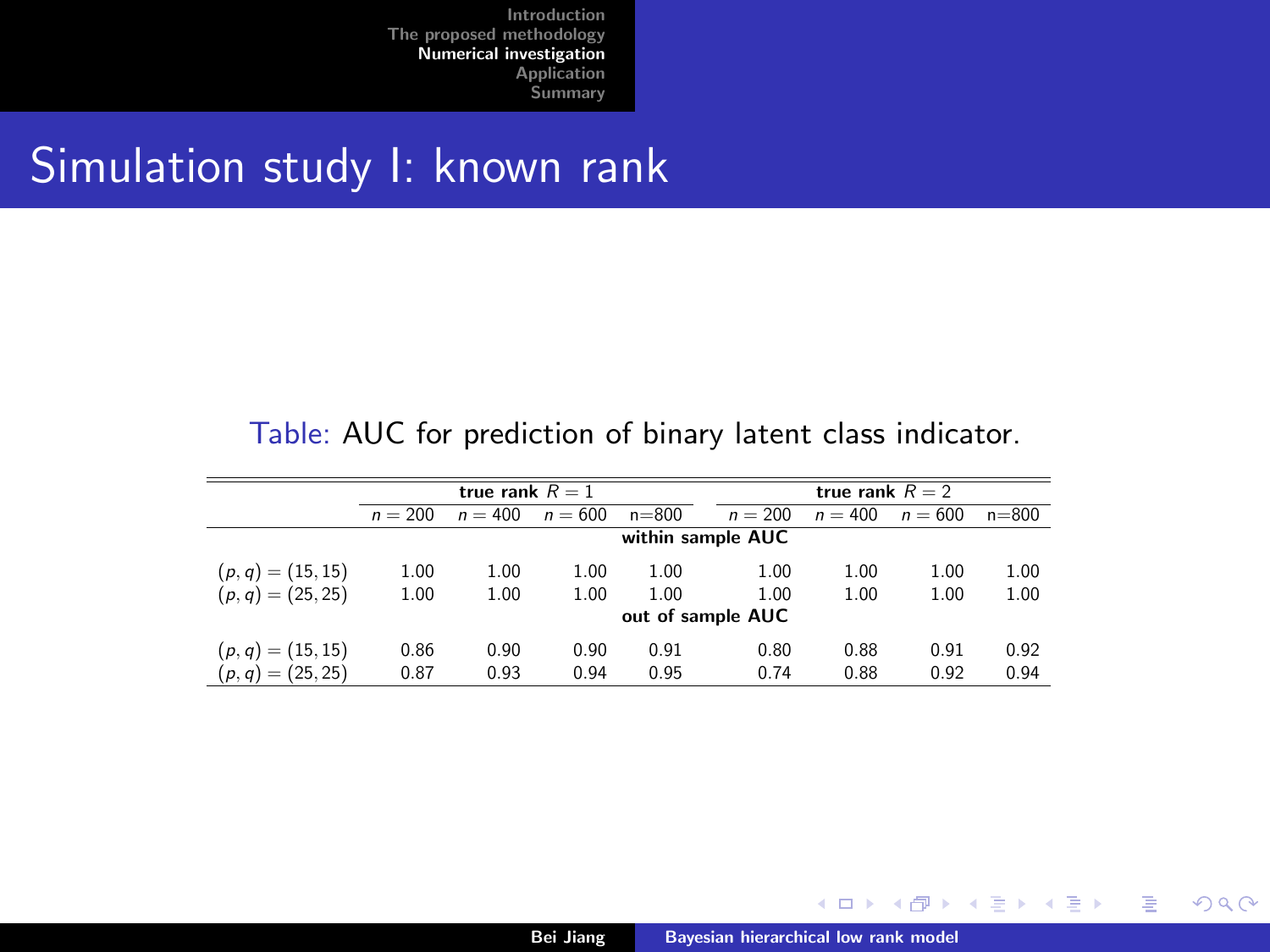## Simulation study II: misspecified rank



- true rank  $R = 3$ ,  $(p, q) = (15, 15)$ ;  $n = 200$  or 800.
- $\blacktriangleright$   $\eta_1 = 0.4$  and  $\eta_1 = 1.0$  indicate high and low degrees of overlapping.
- $\blacktriangleright$  the models are fit with varying assumed rank values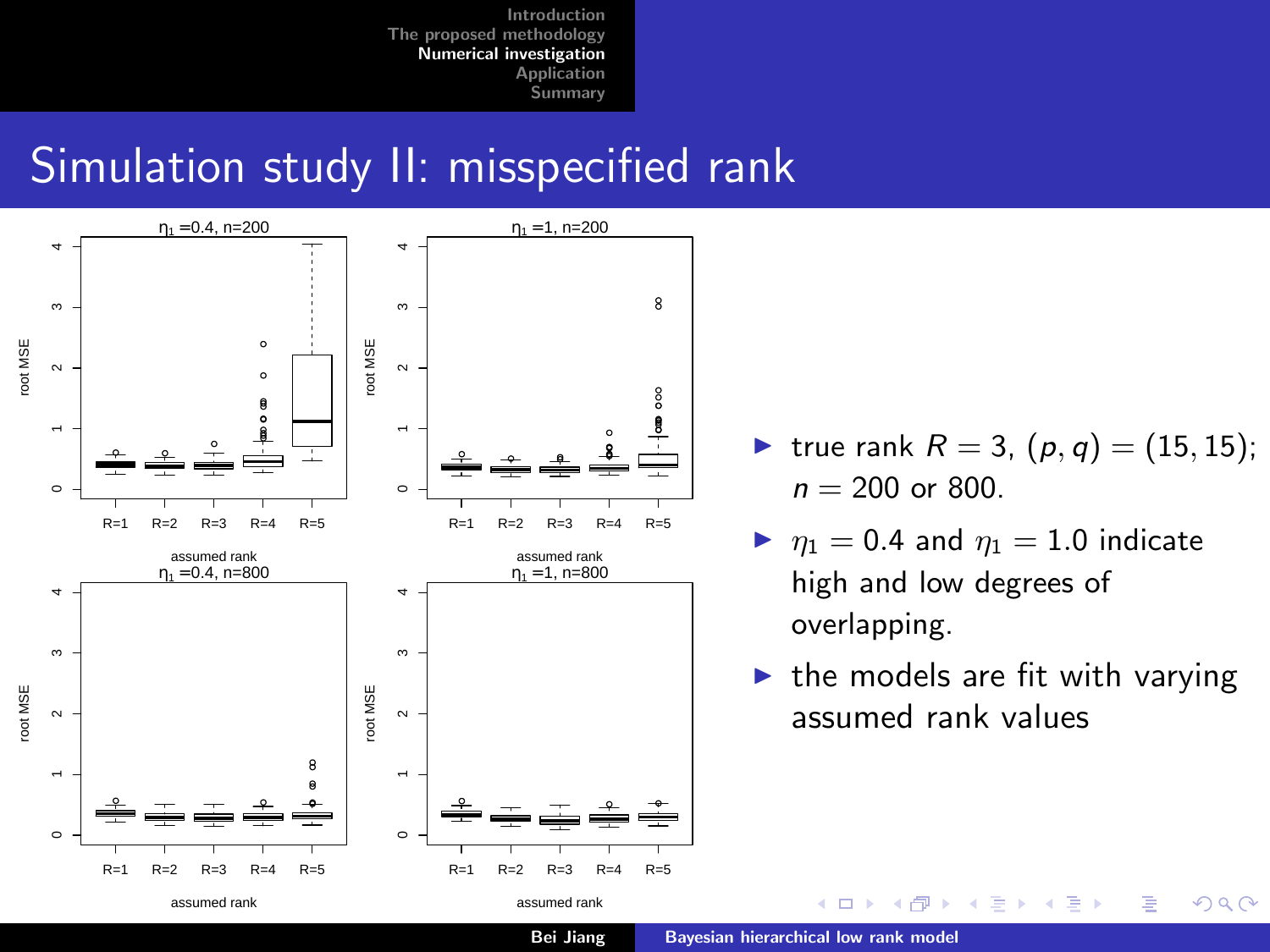### <span id="page-15-0"></span>Simulation study II: misspecified rank

#### Table: AUC for prediction of binary latent class indicator.

|                                            | high degree overlapping |      |      |      |      | low degree overlapping        |      |      |      |      |  |  |
|--------------------------------------------|-------------------------|------|------|------|------|-------------------------------|------|------|------|------|--|--|
| assumed rank $R=1$ $R=2$ $R=3$ $R=4$ $R=5$ |                         |      |      |      |      | $R=1$ $R=2$ $R=3$ $R=4$ $R=5$ |      |      |      |      |  |  |
|                                            | within sample AUC       |      |      |      |      |                               |      |      |      |      |  |  |
|                                            | 0.94                    | 0.96 | 0.96 | 0.95 | 0.93 | 1.00                          | 1.00 | 1.00 | 1.00 | 1.00 |  |  |
|                                            | out of sample AUC       |      |      |      |      |                               |      |      |      |      |  |  |
|                                            | 0.80                    | 0.84 | 0.84 | 0.81 | 0.79 | 0.82                          | 0.88 | 0.88 | 0.86 | 0.84 |  |  |

 $4.17 \times$ 

Þ

∍  $\mathbf{p}$ メ ヨ ト  $2Q$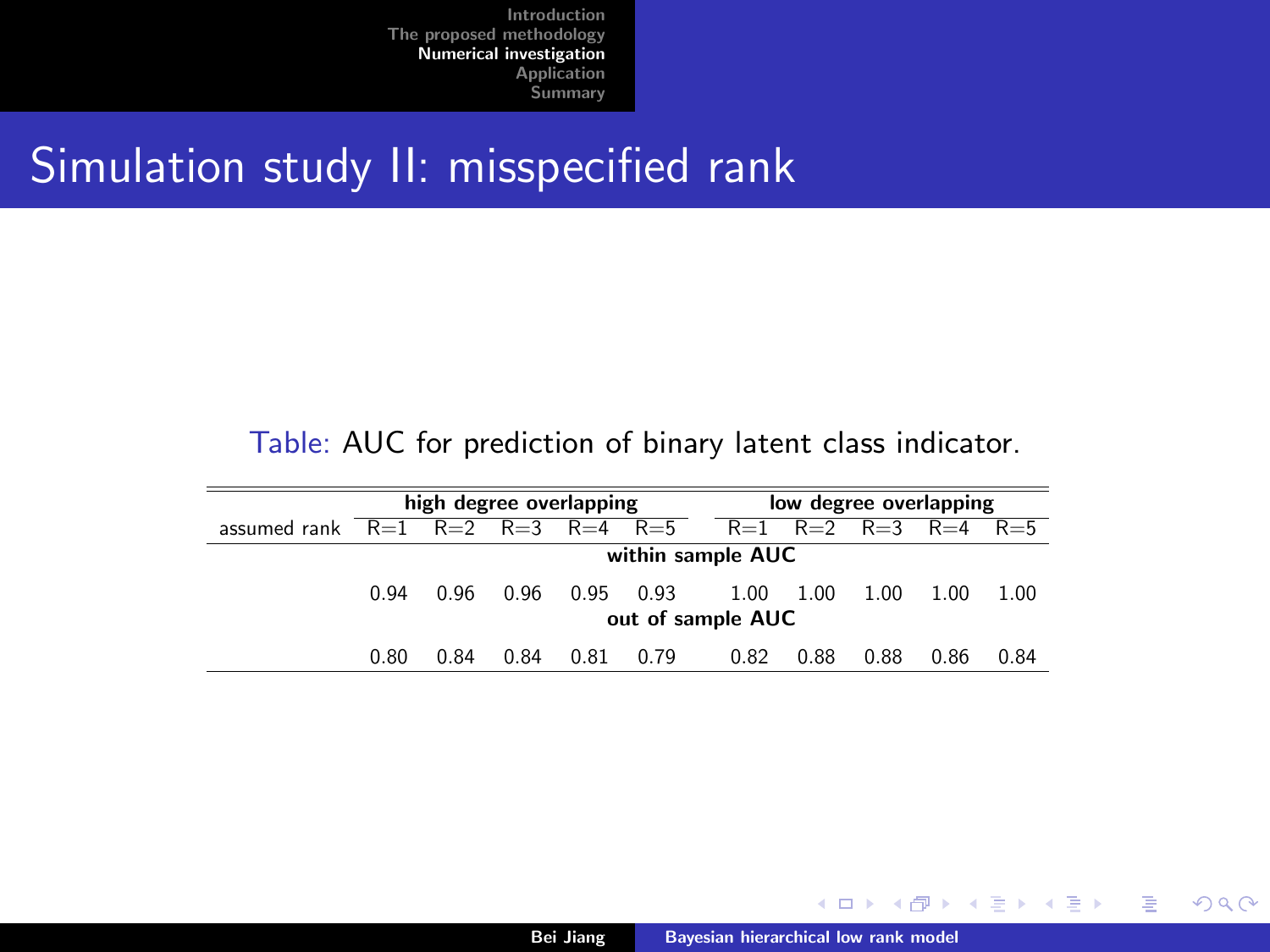# <span id="page-16-0"></span>Application to identify placebo responder subgroup using EEG data

- In let  $y_i$  denote the change in HAM-D (baseline week 1)
- ► let  $x_i^* \in \mathbb{R}^{14 \times 45}$  denote Current Source Density amplitude spectrum values  $(\mu V/m^2)$  (Keyser and Tenke, 2006) at 14 electrodes in brain's posterior region, crossed with 45 frequency bands within the theta  $(4 - 7)$  hz) and alpha  $(7 - 15)$  hz) frequency waves
	- $\triangleright$  Multilinear Principal Component Analysis (MPCA) to reduce the original dimension of EEG data from  $(p, q)$  to  $(p_0, q_0)$ .
	- $\blacktriangleright$  The dimension  $(p_0, q_0)$  and rank R are determined by the widely applicable information criterion (WAIC) proposed by Watanabe (2010).
- $\blacktriangleright$  let  $z_i$  denote gender and depression chronicity

||4 周 8 14 周 8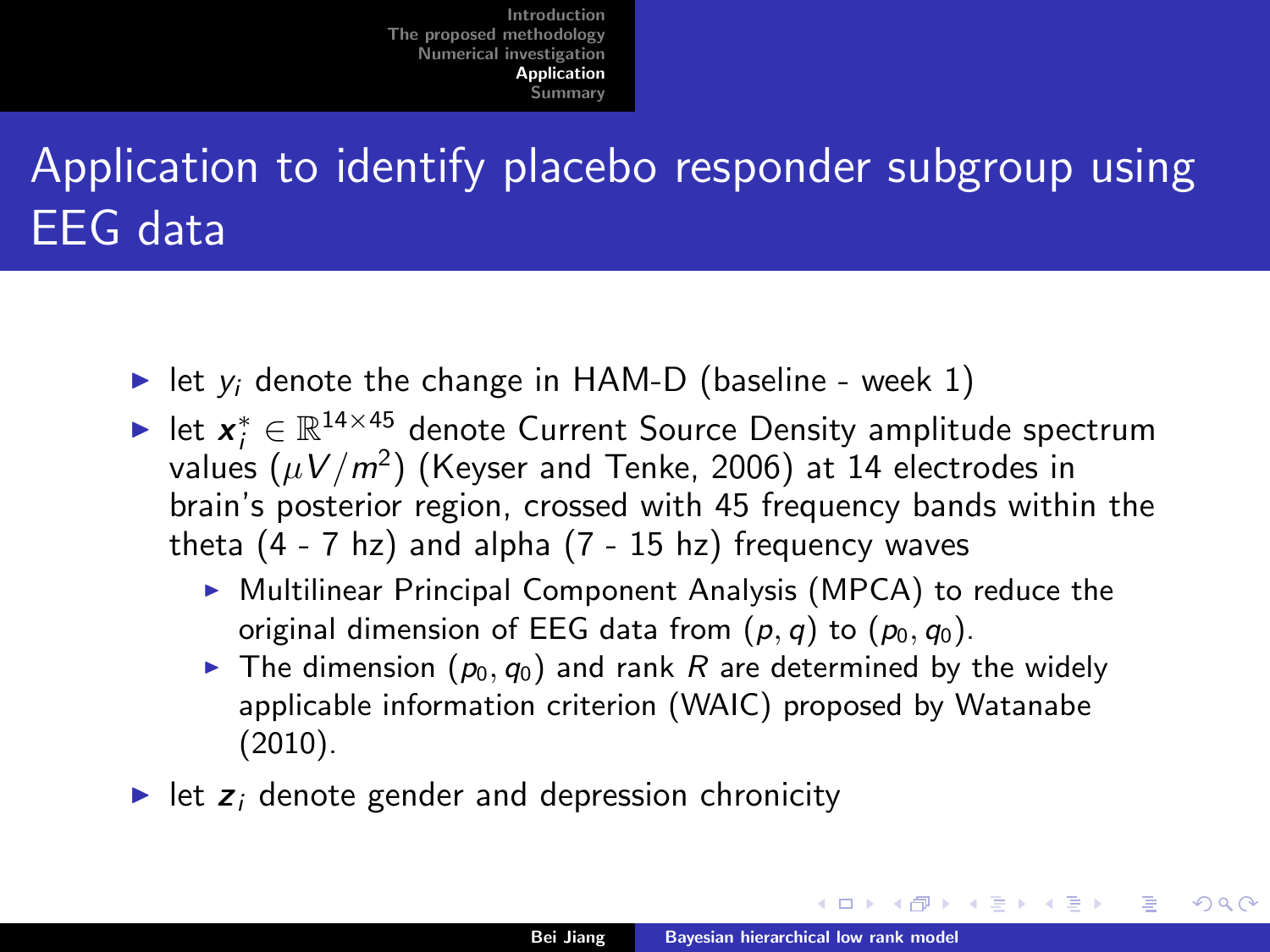# Application to identify placebo responder subgroup using EEG data

Table: WAIC from fitting different models for the prediction of the placebo responder subgroup using EEG data.

|                  | rank $R=1$     |       |       |       |       |  |                | rank $R=2$ |       |       |       |  |  |
|------------------|----------------|-------|-------|-------|-------|--|----------------|------------|-------|-------|-------|--|--|
| $q_0$<br>$P_0$ / | $\mathfrak{p}$ | 3     | 4     | 5     | 6     |  | $\mathfrak{p}$ | 3          | 4     | 5     | 6     |  |  |
| $\mathfrak{D}$   | 603.4          | 605.5 | 601.3 | 600.2 | 601.9 |  | 604.4          | 604.6      | 601.0 | 601.3 | 599.1 |  |  |
| 3                | 602.8          | 601.2 | 594.2 | 593.9 | 594.8 |  | 604.0          | 599.2      | 596.2 | 596.5 | 603.8 |  |  |
| 4                | 602.7          | 603.9 | 583.7 | 590.2 | 595.1 |  | 604.1          | 601.7      | 595.1 | 596.0 | 602.0 |  |  |
| 5                | 601.1          | 602.4 | 591.6 | 598.0 | 598.1 |  | 603.5          | 602.3      | 598.5 | 597.8 | 598.0 |  |  |
| 6                | 598.1          | 600.1 | 577.3 | 577.9 | 582.1 |  | 600.6          | 601.7      | 589.9 | 588.6 | 588.7 |  |  |
| 7                | 582.9          | 591.1 | 571.9 | 578.7 | 578.7 |  | 599.2          | 595.4      | 588.1 | 593.9 | 596.2 |  |  |
| 8                | 584.7          | 589.4 | 573.3 | 574.7 | 575.0 |  | 599.3          | 597.3      | 590.1 | 589.8 | 594.0 |  |  |
| 9                | 587.1          | 594.4 | 568.8 | 573.1 | 573.5 |  | 602.3          | 600.6      | 591.8 | 594.4 | 592.8 |  |  |
| 10               | 588.4          | 594.2 | 571.1 | 574.1 | 583.8 |  | 600.5          | 600.0      | 590.6 | 588.8 | 590.3 |  |  |

Note: WAIC for no-mixture model is 845.6

一 4 (王) ト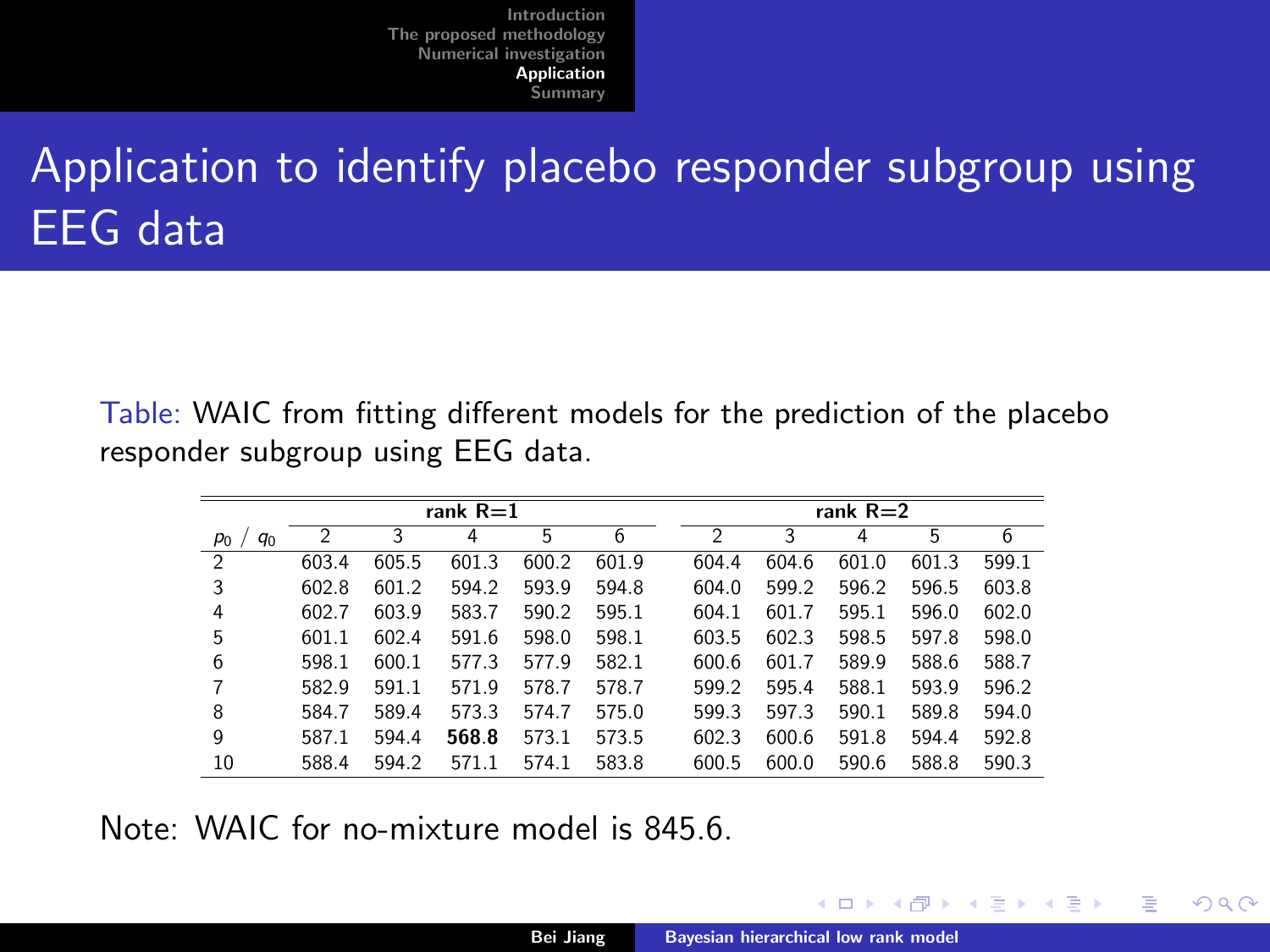# Application to identify placebo responder subgroup using EEG data



- $\blacktriangleright$  the proportion of placebo responders for the placebo arm and drug arm:  $9/50=18%$  and  $7/46=15%$  respectively.
- a chi-square test indicates no significant difference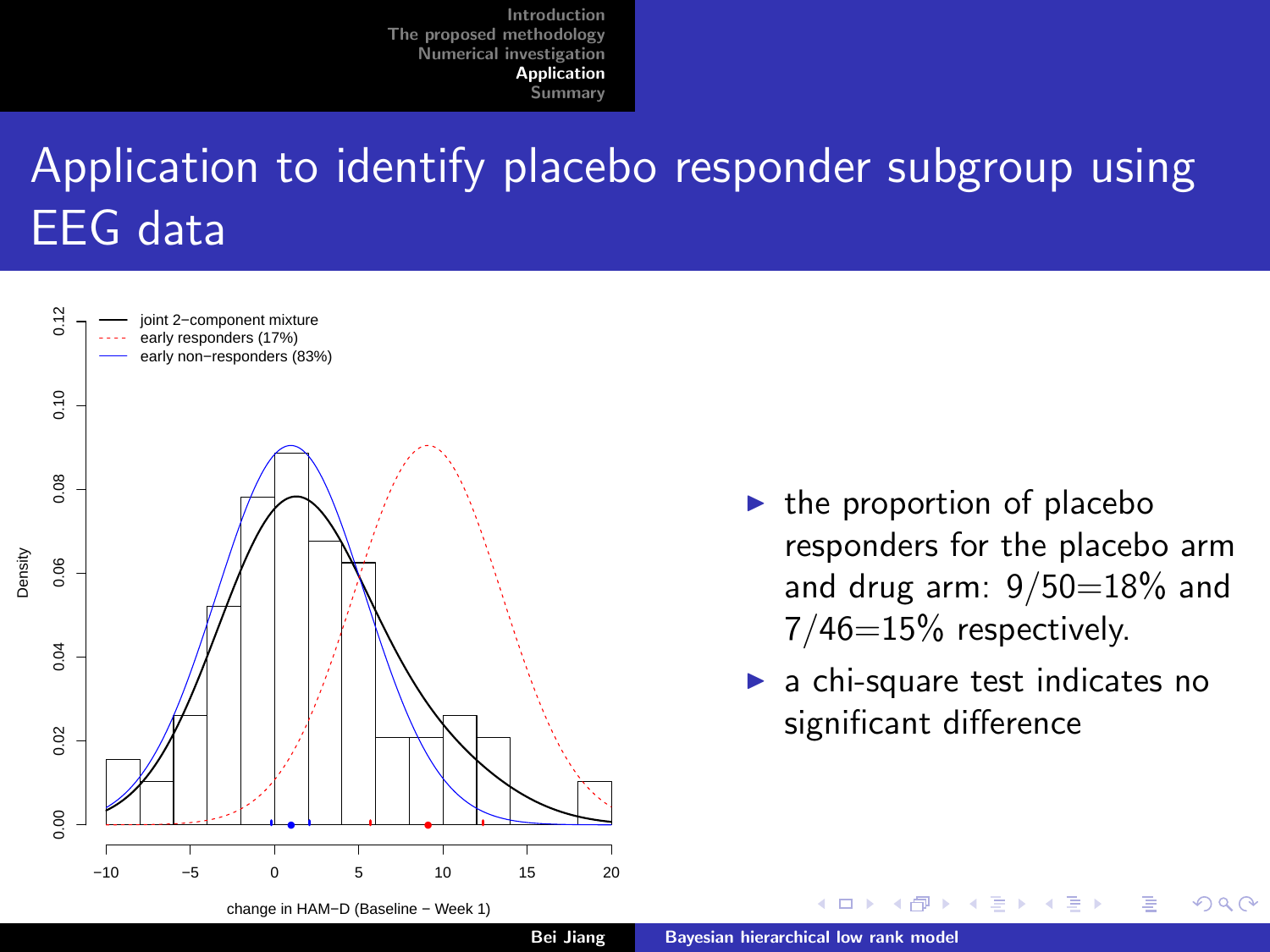# <span id="page-19-0"></span>Application to identify placebo responder subgroup using EEG data



Figure: left: posterior density estimate of the probability of being in the placebo responder subgroup; right: posterior density estimate of  $\langle \Theta, x_i \rangle$ .

 $2Q$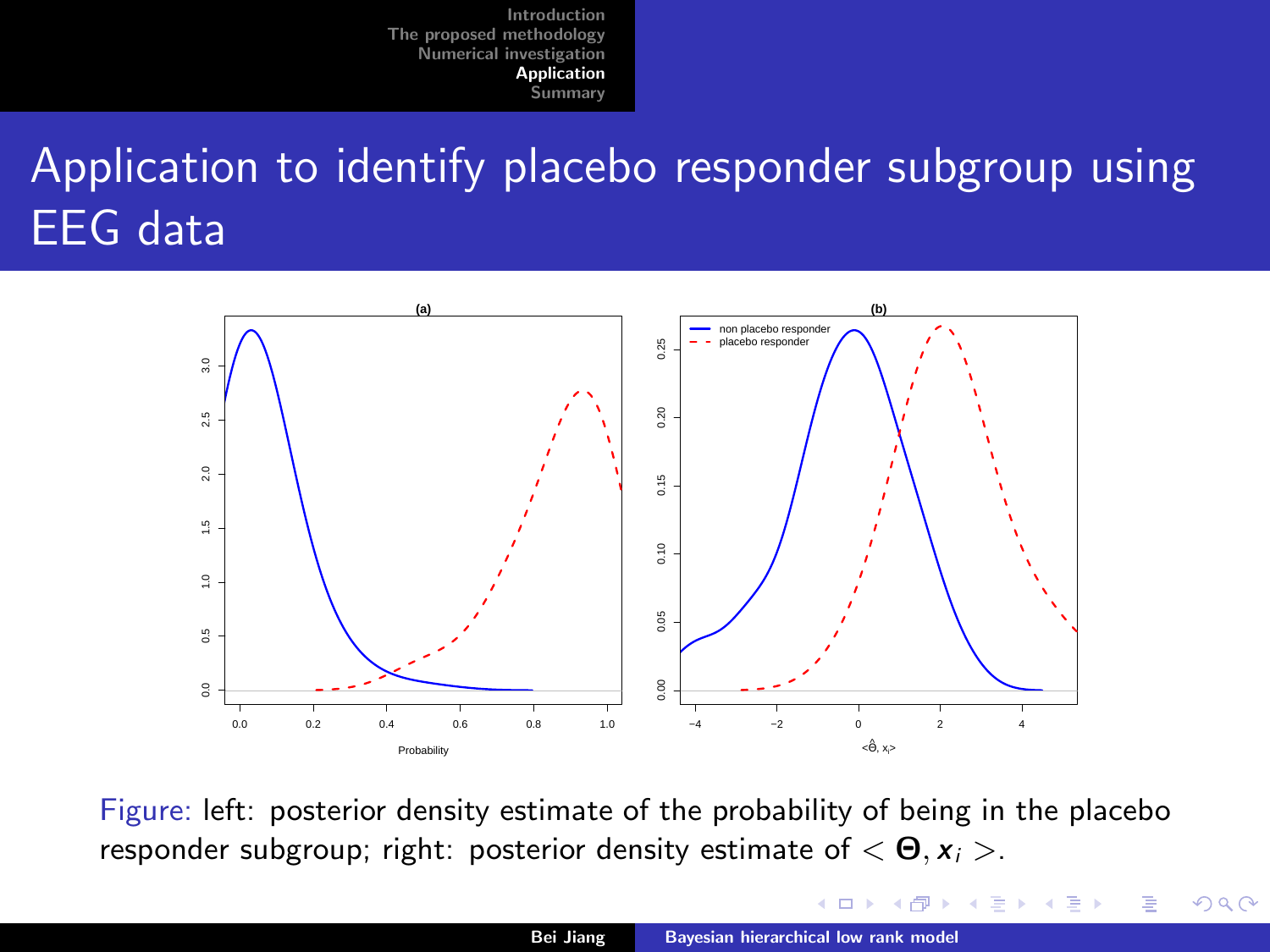# <span id="page-20-0"></span>Application to identify placebo responder subgroup using EEG data

 $\blacktriangleright$  Heatmap of the estimated coefficient matrix (\* indicates significance at



being chronically depressed is less likely for placebo response ( $\hat{\theta}_2 = -1.65$ ) (95% CI: -3.59, -0.12)), while gender is not a c[on](#page-19-0)t[rib](#page-21-0)[u](#page-19-0)[tin](#page-20-0)[g](#page-21-0) [f](#page-15-0)[a](#page-16-0)[ct](#page-20-0)[o](#page-21-0)[r](#page-15-0)  $(\hat{\theta}_1 = -1.34$  (95% CI: -3.14, 0.02))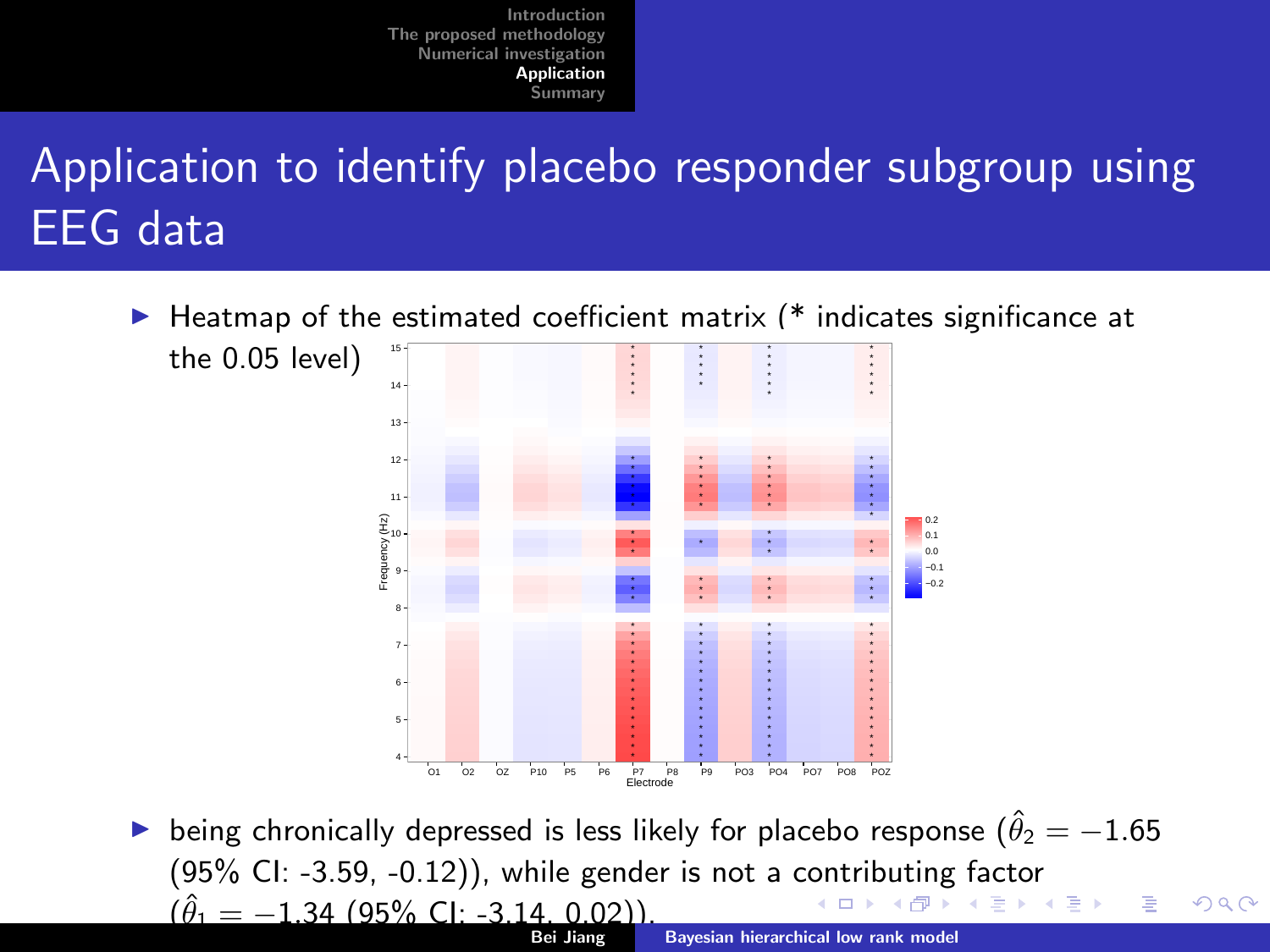# <span id="page-21-0"></span>Summary

- $\triangleright$  We consider a low rank hierarchical latent class model to incorporate matrix-valued covariates.
- $\triangleright$  The proposed approach readily extends to incorporate the covariates that are multi-dimensional arrays in general regression settings.
- $\triangleright$  Our simulation studies have shown that our proposed hierarchical approach is robust against rank misspecification.
- $\triangleright$  The findings in the application raise hope for utilizing EEG measures to differentiate potential placebo responders from non-responders in clinical practice to further guide the selection of effective treatment for depression patients.

不良 下

 $\Omega$